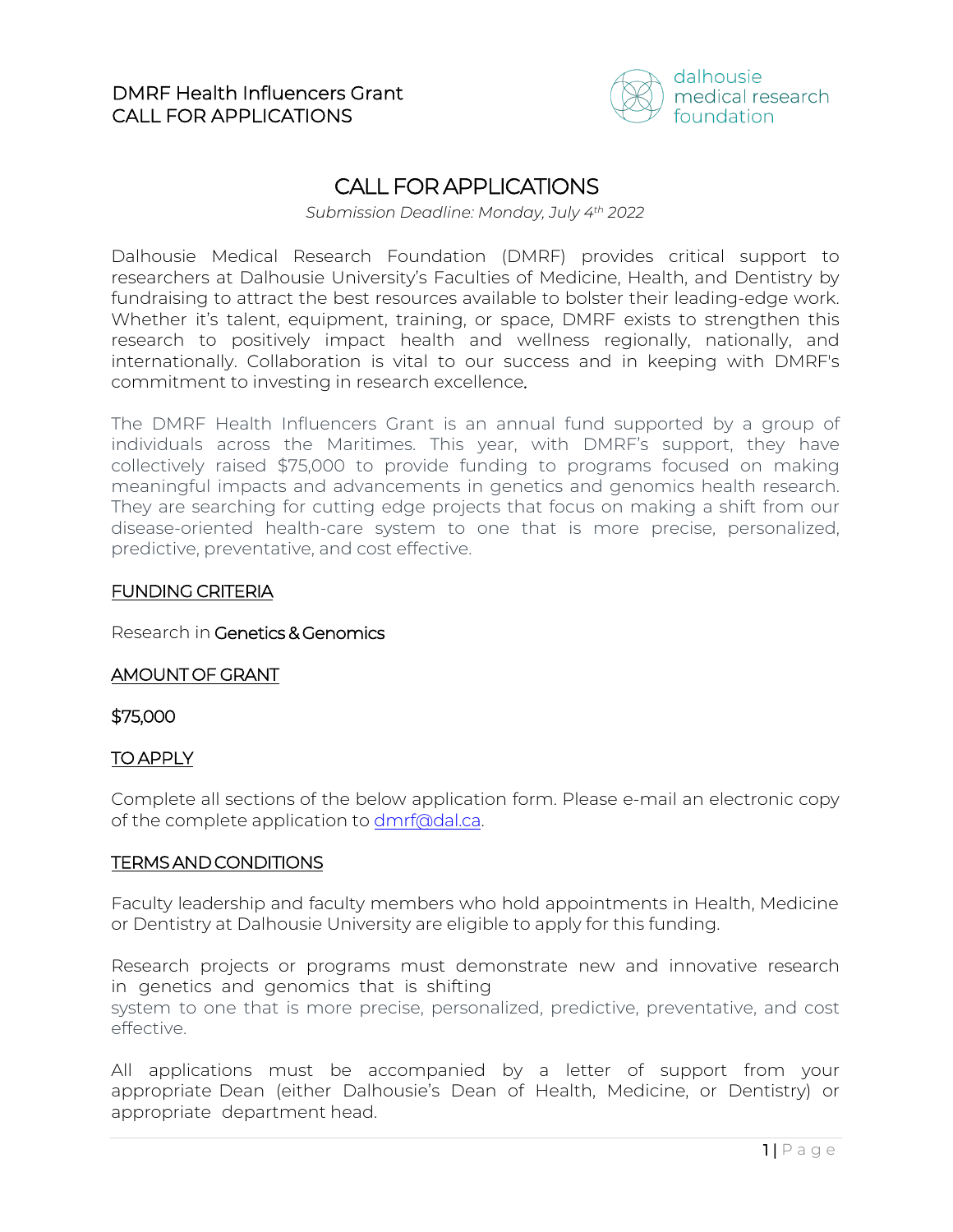

If your research requires ethics approval it is the Principal Applicant who must obtain this. Failure to receive approval will result in your granting application to be declined.

Submission deadline is Monday, July 4<sup>th</sup>, 2022. Applications will be peer reviewed by DMRF's Scientific Advisory Committee (SAC) and three finalists will be narrowed down. The three finalists will be contacted by mid-August and are required to attend the DMRF Influencers Social on Tuesday, September 13<sup>th</sup> from 6 – 8.30pm to pitch their project to the group of Health Influencers (donors). The pitch will consist of explaining your project during a 10–15-minute presentation with supporting PowerPoint slides. The donors will then vote for the project that inspires them most. The project with the most votes will be announced as the recipient of the grant at the event. Please note, the event will be held in Halifax, Nova Scotia.

#### For questions contact:

Amanda Scarff, *Senior Officer, Donor Impact & Accountability, DMRF* [amanda.scarff@dal.ca](mailto:amanda.scarff@dal.ca) 902-401-8133

| Principal Applicant:                                                                                                                                                                                                                                                                                                                                                                                                                                                                                                                                                                                                           |  |  |
|--------------------------------------------------------------------------------------------------------------------------------------------------------------------------------------------------------------------------------------------------------------------------------------------------------------------------------------------------------------------------------------------------------------------------------------------------------------------------------------------------------------------------------------------------------------------------------------------------------------------------------|--|--|
| Address:                                                                                                                                                                                                                                                                                                                                                                                                                                                                                                                                                                                                                       |  |  |
| Email:<br>Phone Number:                                                                                                                                                                                                                                                                                                                                                                                                                                                                                                                                                                                                        |  |  |
| <b>Faculty Position:</b><br><b>Faculty Department:</b>                                                                                                                                                                                                                                                                                                                                                                                                                                                                                                                                                                         |  |  |
| Grant Value: \$75,000 for 1 year                                                                                                                                                                                                                                                                                                                                                                                                                                                                                                                                                                                               |  |  |
| Project Title:                                                                                                                                                                                                                                                                                                                                                                                                                                                                                                                                                                                                                 |  |  |
| Please provide a 600-word maximum summary of the project emphasizing:<br>• What are the benefits of this project for researchers, clinicians, patients, and<br>potential health research advances?<br>Demonstrate any clinical applications, patient connections, and potential for<br>improved treatments.<br>What is the societal health issue that you propose to address or ameliorate<br>and/or the great opportunity that you mean to advance?<br>What is unique or different about this research and how do you propose to<br>launch it?<br>Why is your team or department uniquely positioned to succeed in this work? |  |  |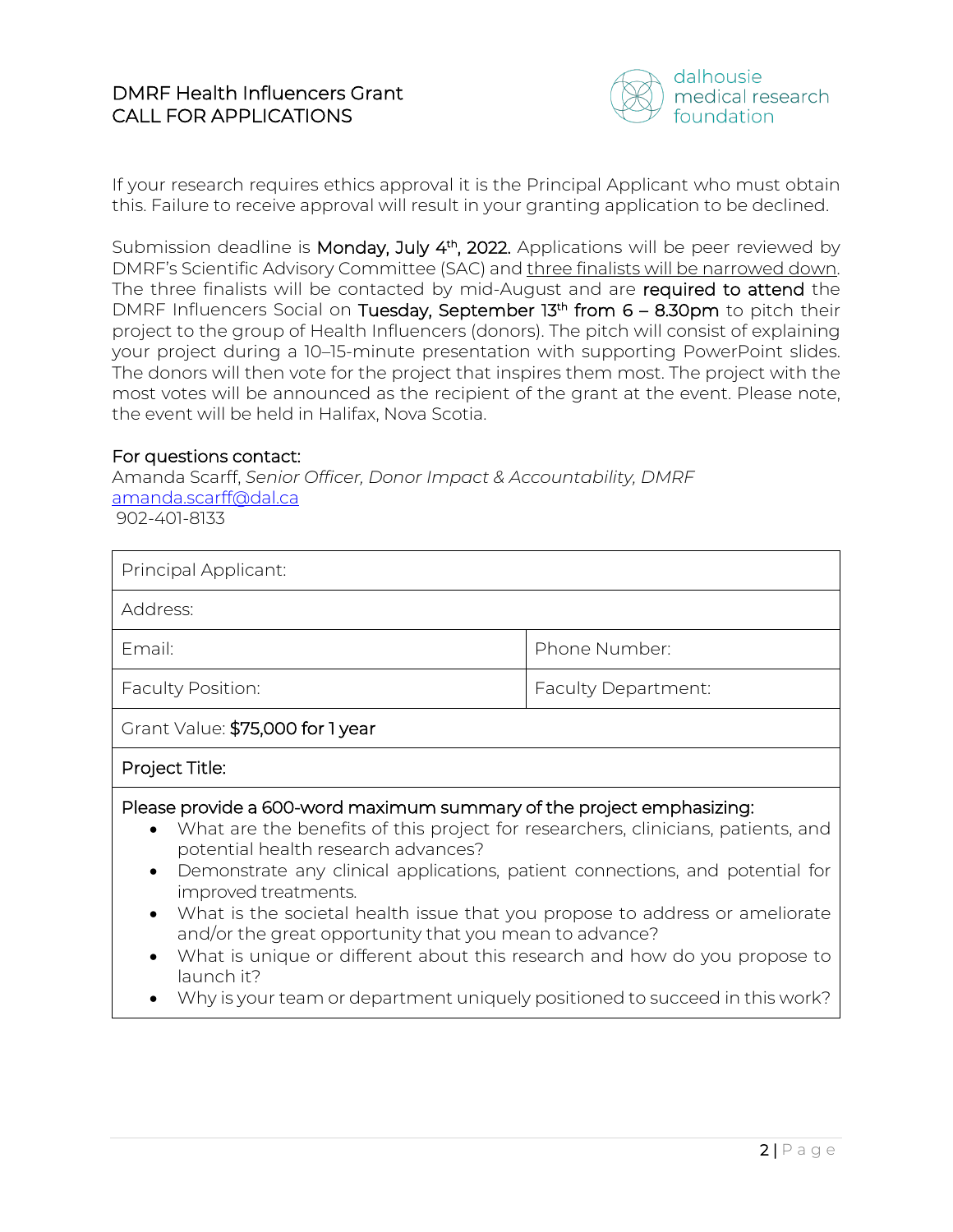

| Full Name (PRINT) of any Collaborators (if applicable)                                                                                                                    |
|---------------------------------------------------------------------------------------------------------------------------------------------------------------------------|
| 1.                                                                                                                                                                        |
| 2.                                                                                                                                                                        |
| 3.                                                                                                                                                                        |
| 4.                                                                                                                                                                        |
| 5.                                                                                                                                                                        |
| Provide a maximum two-page summary of the proposed research project<br>including:                                                                                         |
| Objective (at least 3 that can be measured and reported back on to DMRF)<br>Scope of Project<br>Hypothesis<br>Aims<br><b>Expected Outcomes</b><br>Measurements of Success |
| If applicable, please describe any peer review or mentoring that has taken place for<br>this project.                                                                     |
|                                                                                                                                                                           |
|                                                                                                                                                                           |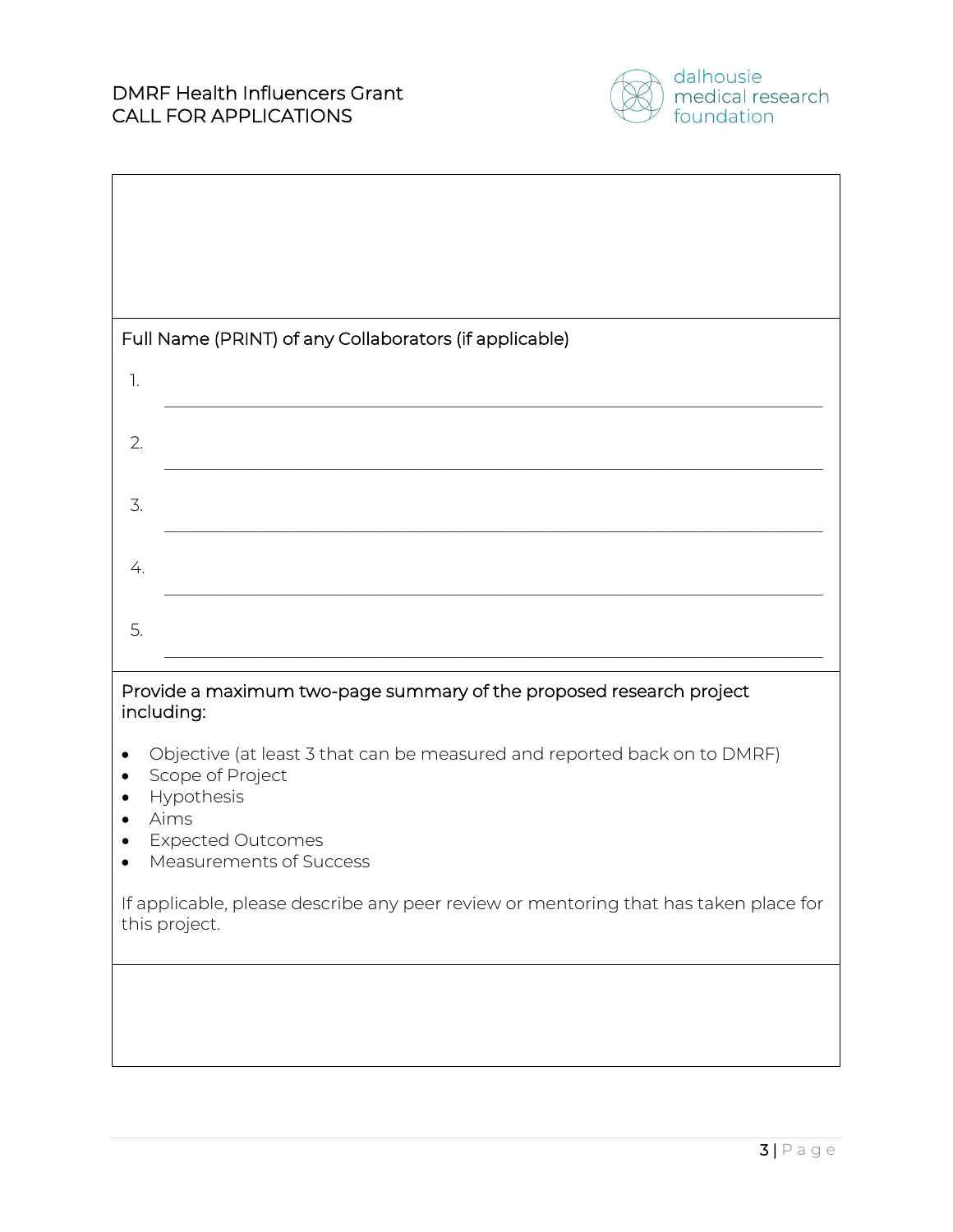

# Budget Table

Please note, there are 2 steps to complete for the budgeting section.

Step 1: Applicants must complete the below budget table. Please list all expenses associated with the project and ensure that all costs for the entire granting period are clearly outlined. If needed, please add additional lines to the table.

Step 2: You must also include a description of each budget item listed in the table below. To understand more about each section of the budget, and to complete the descriptions[, please visit the appendix.](#page-4-0)

#### Budget Summary

| Item Description                       | Year <sub>1</sub>         | Year 2                    | Total                     |
|----------------------------------------|---------------------------|---------------------------|---------------------------|
| Personnel                              |                           |                           |                           |
| [Personnel 1]                          | $\upphi$                  | $\upphi$                  | $\ddot{\mathcal{L}}$      |
| [Personnel 2]                          | $\overline{\mathfrak{s}}$ | $\overline{\mathfrak{s}}$ | \$                        |
| <b>Professional/Technical Services</b> |                           |                           |                           |
| [Service]]                             | \$                        | $\upphi$                  | $\upphi$                  |
| [Service 2]                            | $\overline{\mathfrak{G}}$ | $\ddot{\mathcal{L}}$      | \$                        |
| <b>Equipment and Materials</b>         |                           |                           |                           |
| [Item 1]                               | $\upphi$                  | $\ddot{\phi}$             | $\ddot{\mathcal{L}}$      |
| [Item 2]                               | $\overline{\Theta}$       | $\overline{\mathfrak{s}}$ | $\overline{\mathfrak{s}}$ |
| <b>Meeting Expenses</b>                |                           |                           |                           |
| [Meeting Expense 1]                    | \$                        | $\upphi$                  | $\upphi$                  |
| [Meeting Expense 2]                    | $\overline{\mathfrak{s}}$ | $\overline{\mathfrak{s}}$ | \$                        |
| Travel                                 |                           |                           |                           |
| [Travel Cost 1]                        | \$                        | $\updownarrow$            | $\updownarrow$            |
| [Travel Cost 2]                        | $\overline{\mathfrak{s}}$ | $\ddot{\mathcal{L}}$      | $\overline{\mathfrak{s}}$ |
| Other                                  |                           |                           |                           |
| [Additional Cost 1]                    | \$                        | $\updownarrow$            | $\upphi$                  |
| [Additional Cost 2]                    | $\overline{\mathcal{L}}$  | $\overline{\Theta}$       | \$                        |
|                                        |                           |                           |                           |
| <b>Total Budget</b>                    | \$                        | \$                        | \$                        |
|                                        |                           |                           |                           |
|                                        |                           |                           |                           |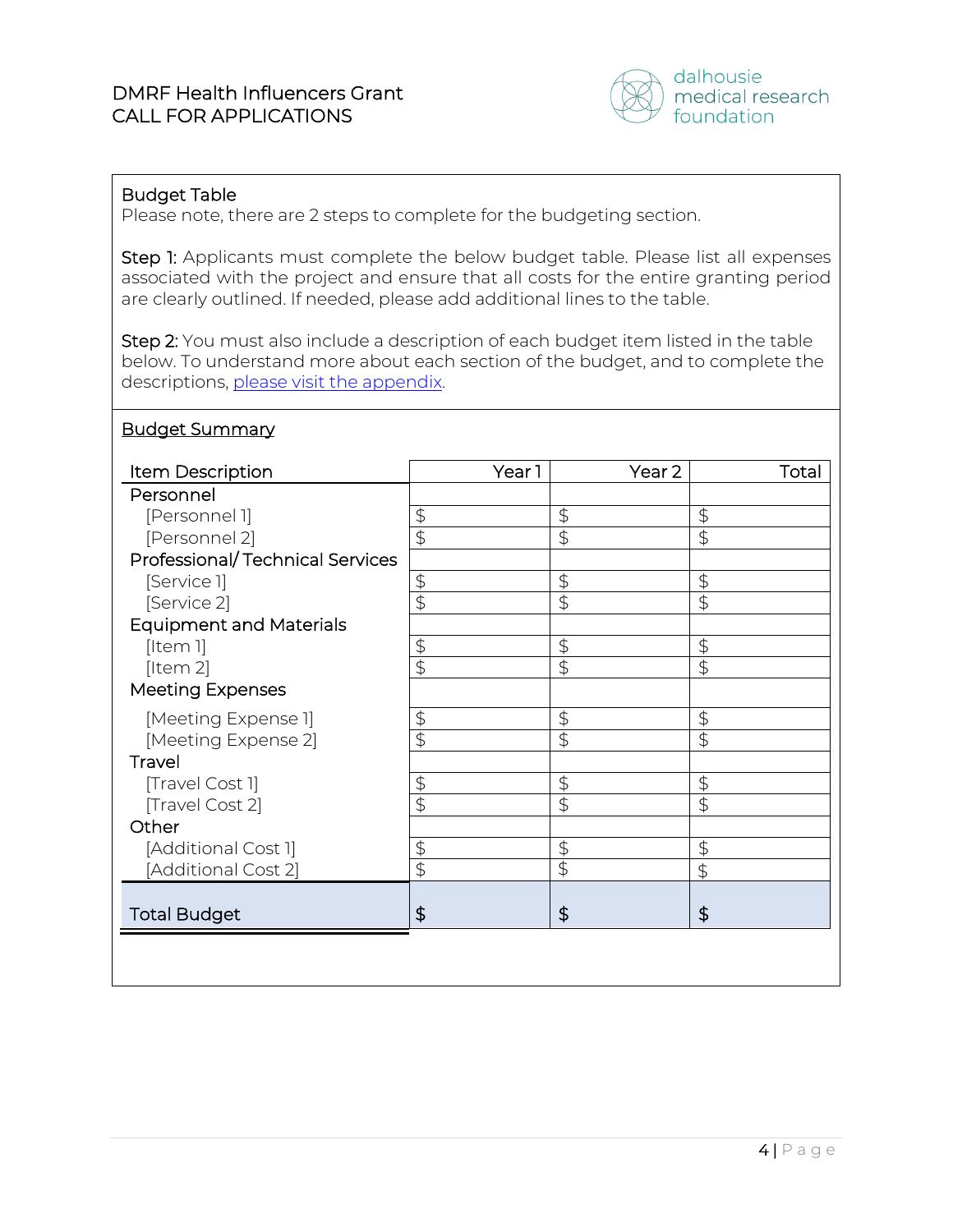

### Additional Funding

- Have other sources of funding for the health research project and/or equipment been requested / obtained?
- Will DMRF funding be used to leverage other grants as a matching incentive?

If so, please state outcome of application or expected date of notification. (Please attach copy of budget & summary pages from other funding source original application).

# Promotion & Publication

Should your project be selected to receive the *DMRF Health Influencers Grant*, please add a 300-word layman's summary of the project for publication and communications.

In addition, please note ways in which DMRF will be acknowledged and recognized for its contribution.

Please confirm that if selected as a finalist, the Principal Applicant will be available to attend the DMRF Influencer Social on Tuesday, September  $13<sup>th</sup>$  from 6 – 8.30 pm to give a presentation on the project.

<span id="page-4-0"></span>Confirm YES or NO: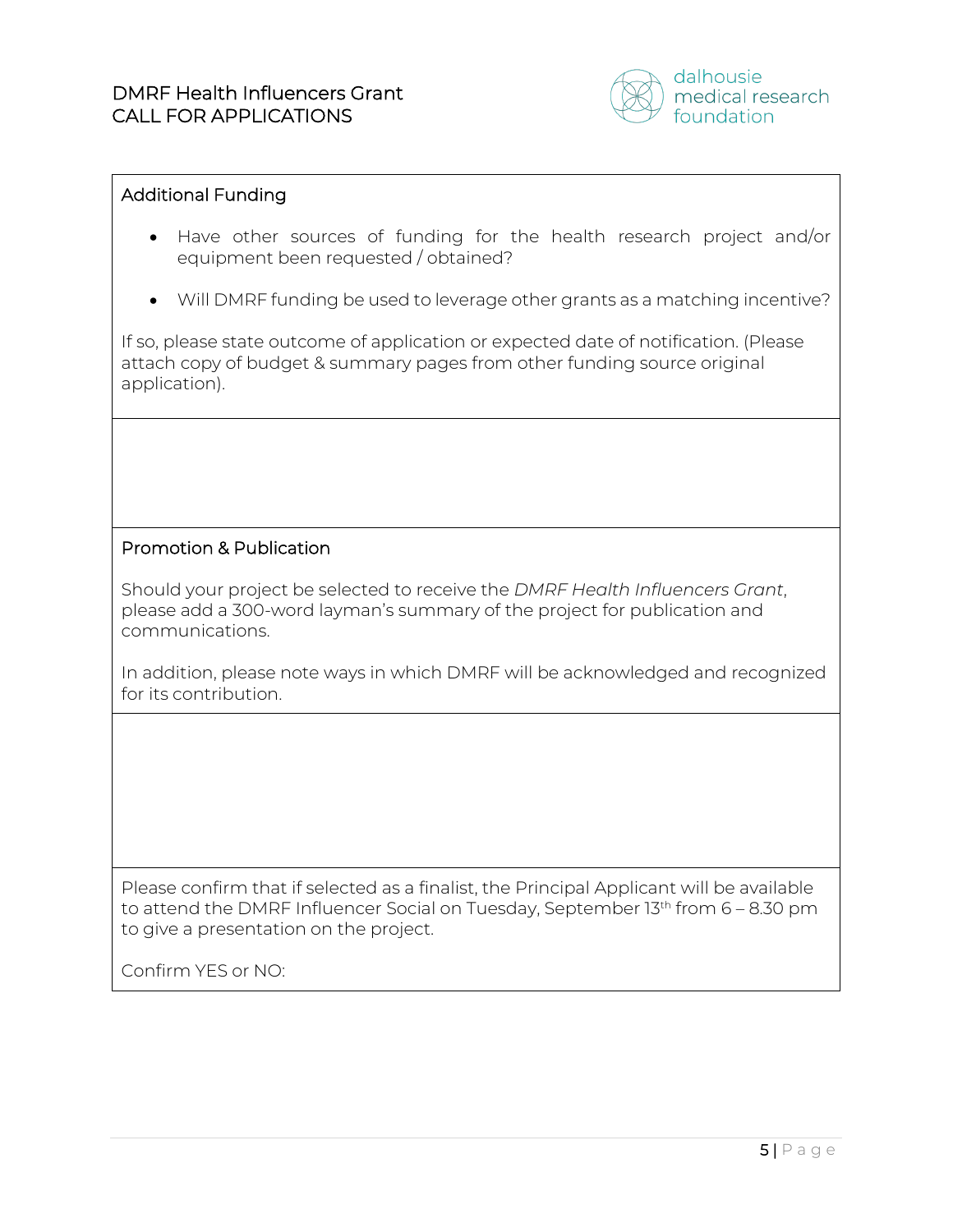

# Appendix

As per the budgeting table, please find the descriptions for each section below. To complete step 2, please provide details below explaining what the spending you have reported in the budgeting table will include.

### Personnel

Outline details of hourly wage, work hours per week and number of weeks of work for each personnel position listed in the budget table. Ensure that costs related to human resources, procurement and travel align with the policies of the institution administering funds.

| Item          | <b>Total Cost</b> | Description |
|---------------|-------------------|-------------|
| [Personnel 1] |                   |             |
| [Personnel 2] |                   |             |

#### Professional/ Technical Services

Provide details of any professional or technical contracts or arrangements. The details and cost of the services that will be purchased or any additional justification (i.e., why a vendor was selected) should be described.

| Item        | <b>Total Cost</b> | Description |
|-------------|-------------------|-------------|
| [Service 1] | ىك                |             |
| [Service 2] | s.                |             |

# Equipment and Materials

Provide cost estimates, including applicable taxes, shipping costs and other costs that are part of a purchase or lease. If requesting funding for equipment normally supplied by Dalhousie University, detail why new or additional equipment is required.

| ltem     | <b>Total Cost</b> | Description |
|----------|-------------------|-------------|
| [Item 1] | s.                |             |
| [Item 2] | ٠F                |             |

#### Meeting Expenses

Provide relevant details related to any costs listed under these budget items.

| Item                      | <b>Total Cost</b> | Description |
|---------------------------|-------------------|-------------|
| ' [Expense 1 <sub>]</sub> |                   |             |
| [Expense 2]               |                   |             |